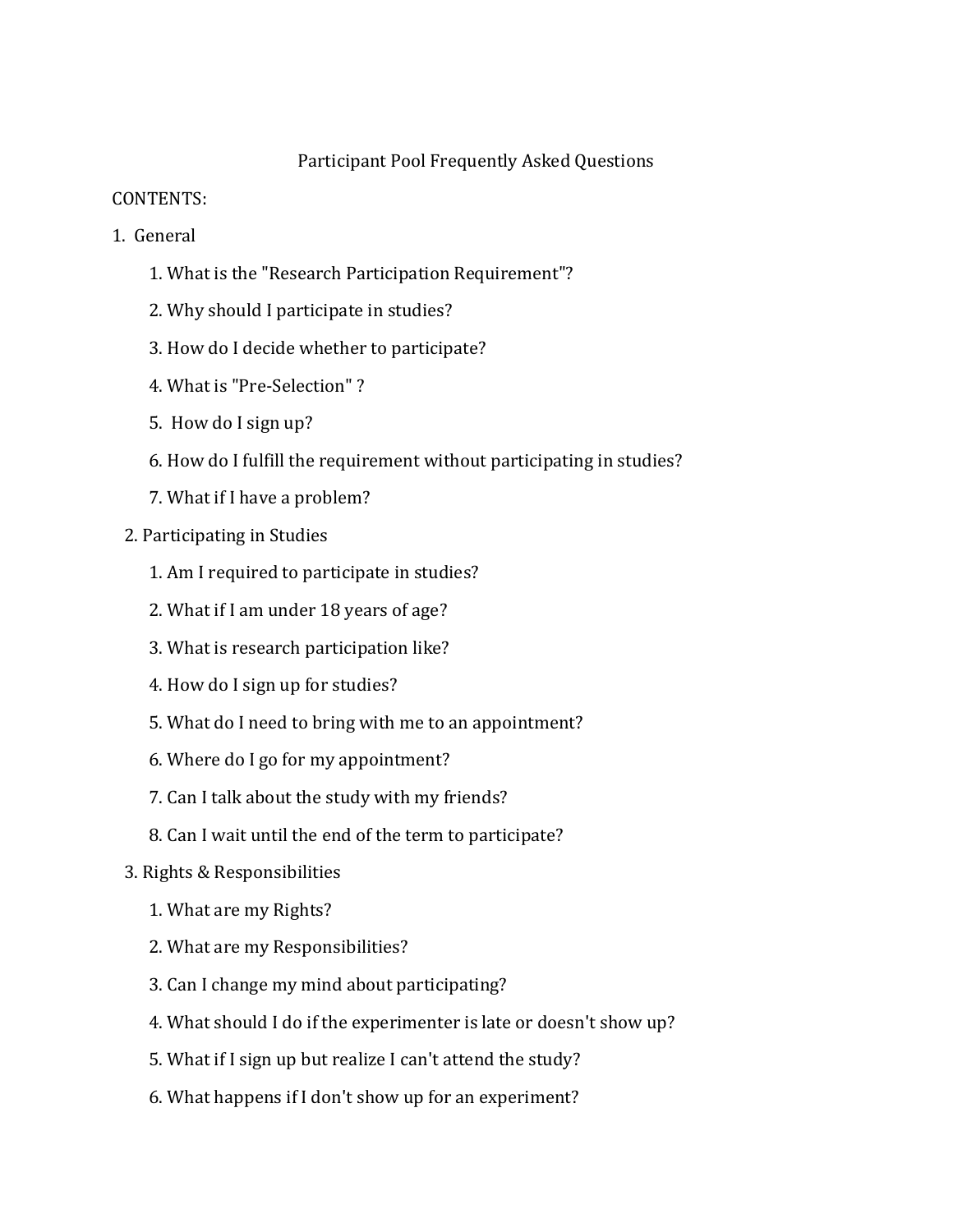- 7. What happens if I am late to a study?
- 4. Credit issues
	- 1. What is a credit?
	- 2. How do I earn credits?
	- 3. Is it possible to lose credits?
	- 4. How does credit get awarded?
	- 5. How many credits do I need to complete?
	- 6. What if I already completed my 6 credits?
	- 7. What should I do if I did not get credited for an experiment that I participated in?
	- 8. There are no studies posted, how do I get credits?

# 5. The Participant Pool

- 1. When do experiments begin running?
- 2. When do experiments stop running?
- 3. Where is the Participant Pool Office?
- 4. When is my support request going to get answered?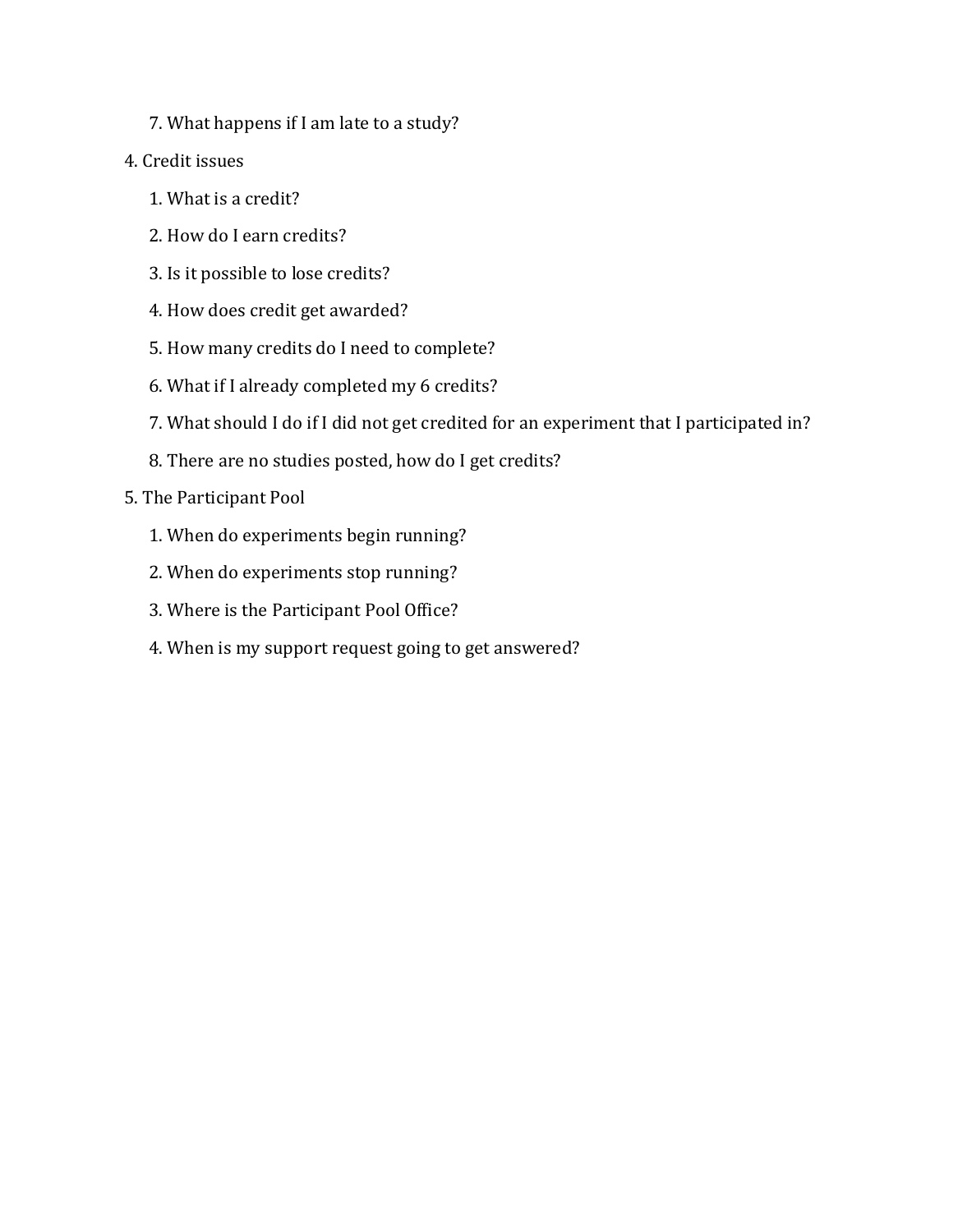#### GENERAL

What is the "Research Participation Requirement"?

The requirement is that you earn "credits" of approved research-related activities. You can earn 1 credit by participating in an approved research study posted on Sona Systems, or by spending approximately 1 hour on the alternative activity. Thus, people often refer to credits as "hours" or "credit-hours".

Why should I participate in studies?

Research participation gives you an understanding of the methods used by social scientists, and allows you a first-hand look at social science research. It would be great if you could learn about it by doing laboratory work in introductory social science courses, but the large number of students in these courses and space limitations make this impractical. As a substitute, the your professor is offering you the opportunity to participate in experiments in return for credit toward your course grade.

By serving as a participant in experiments, you also contribute to advancing the understanding of human behavior. Many of the studies in which you participate may be published in journals and books.

How do I decide whether to participate?

You can make this decision in two steps. First, you can decide whether or not you agree to participate in experiments at all.

Later on when you arrive at each experiment, you will be given another consent form--a paper that is specific to that particular experiment. It will tell you in more detail of what you can expect in that experiment so that you can make an informed decision about whether you are willing to participate at that time.

You should remember, though, that even after you have consented and have started to participate in any experiment, it is always up to you to decide whether you want to continue. If, as the experiment is underway, you decide you would rather not participate, you may notify the experimenter and stop participating at any time. You will receive credit for the amount of time you have participated.

What is "Pre-Selection" ?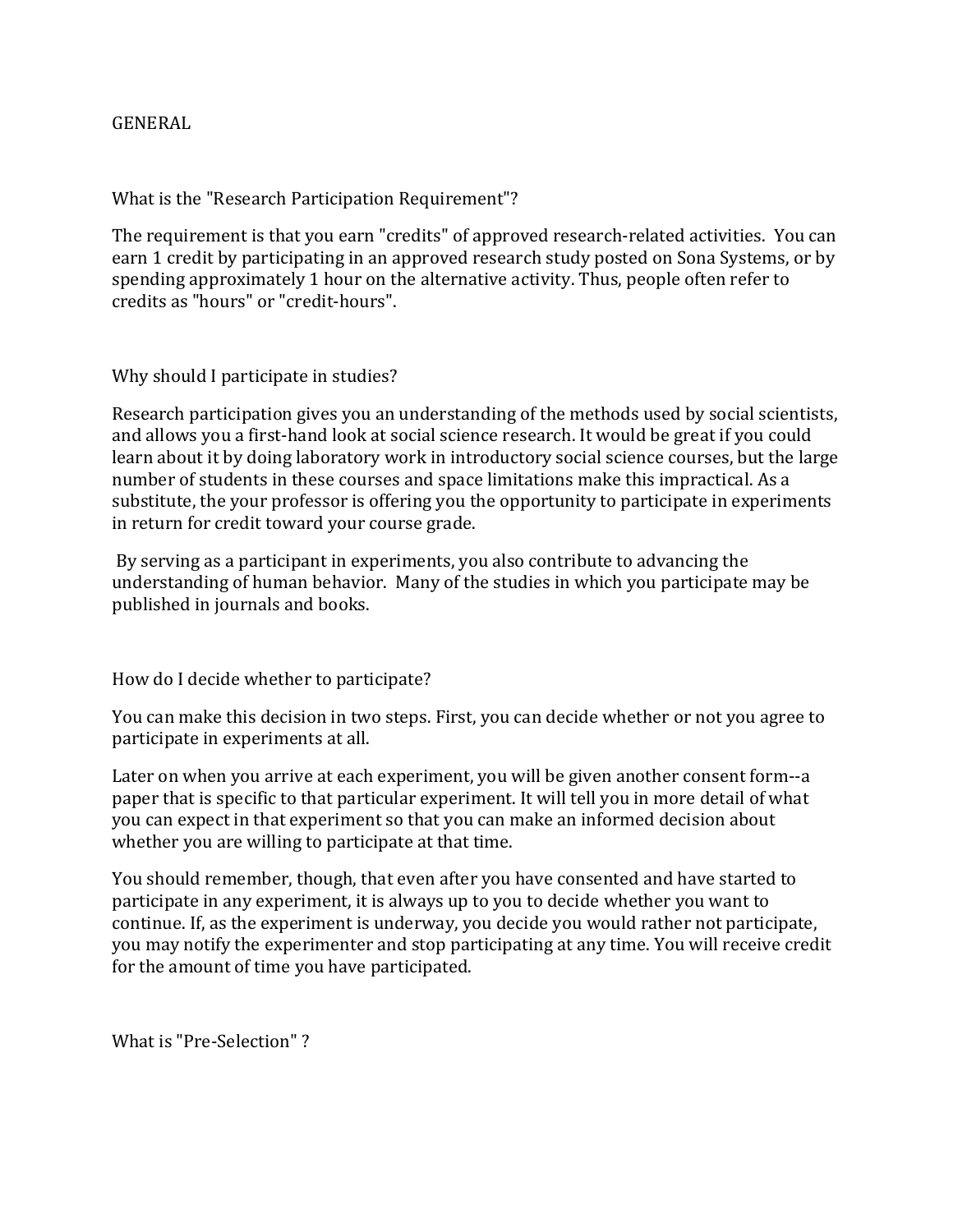Depending on the term, you may have the option of getting some credit by participating in pre-selection. This involves completing a series of questionnaires about you, your personality, and your attitudes. Responses you give during pre-selection are used to determine whether you can participate in some of the experiments. You are not required to participate in pretesting, but if you do not you may be ineligible for later experiments.

How do I sign up?

The "Sign-Ups Site" is located at http://wpi.sona-systems.com

 This site is actually created and maintained by a company called Sona Systems. The point of this site is simply to let people post studies for you to participate in, and for you to sign up for these studies. This site has the most current record of the studies you have signed up for, and the credit you have recieved from them.

How do I fulfill the requirement without participating in studies?

The alternative to participating in a research study is to read an approved article in a psychology journal and write about it. See your course syllabus for specific information. After you have checked your course syllabus for specific instructions (e.g., which journals are acceptable), you should visit the alternative assignment webpage for specific directions on how to complete the assignment.

Each alternative assignment would be equivalent to participating in one research study. Writing such summaries does not usually take longer than 1 hour for each article, but it is likely to be less interesting than participating in experiments.

NOTE: This is not an all or none policy. You may combine experiment hours with alternative assignment hours (e.g., 5 hours experiments and 1 alternative assignment).

 ACADEMIC DISHONESTY: By turning in your alternative assignment, you are automatically stating that it is your own work. The Participant Pool Coordinators do check these summaries and report violations of the honor code to the relevant professor- plagarism (i.e., copying directly from the article) will not be tolerated.

What if I have a problem?

 Problems with participating in research, signing up for research, or getting credit can and should be reported to the Participant Pool Coordinator by submitting a Support Request or via email Skorinko@wpi.edu. The experimenter is obliged to be on time, to protect you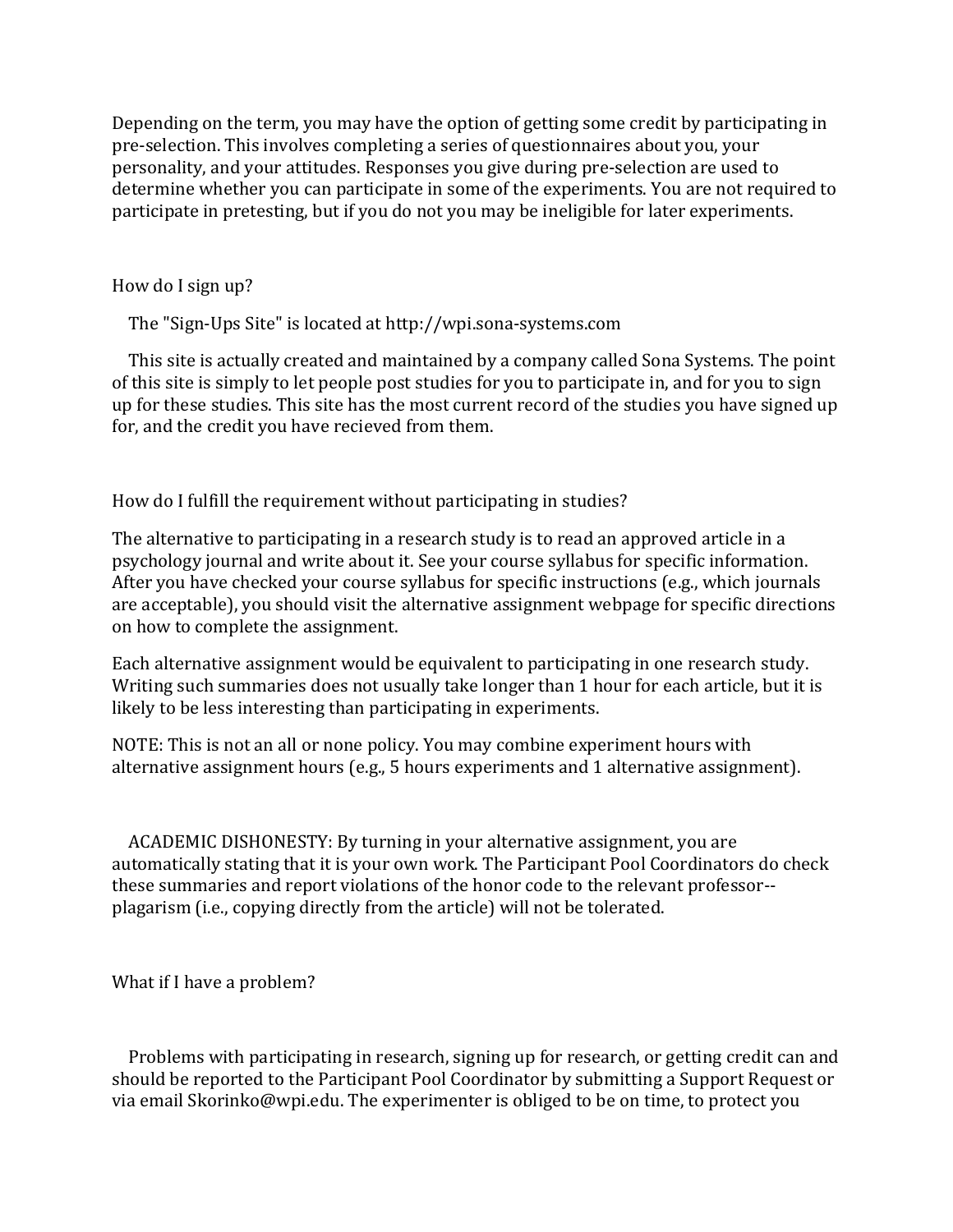from any physical or psychological harm, to give you a complete explanation (both verbally and in written form) of the study at its completion, and to treat you in a respectful manner.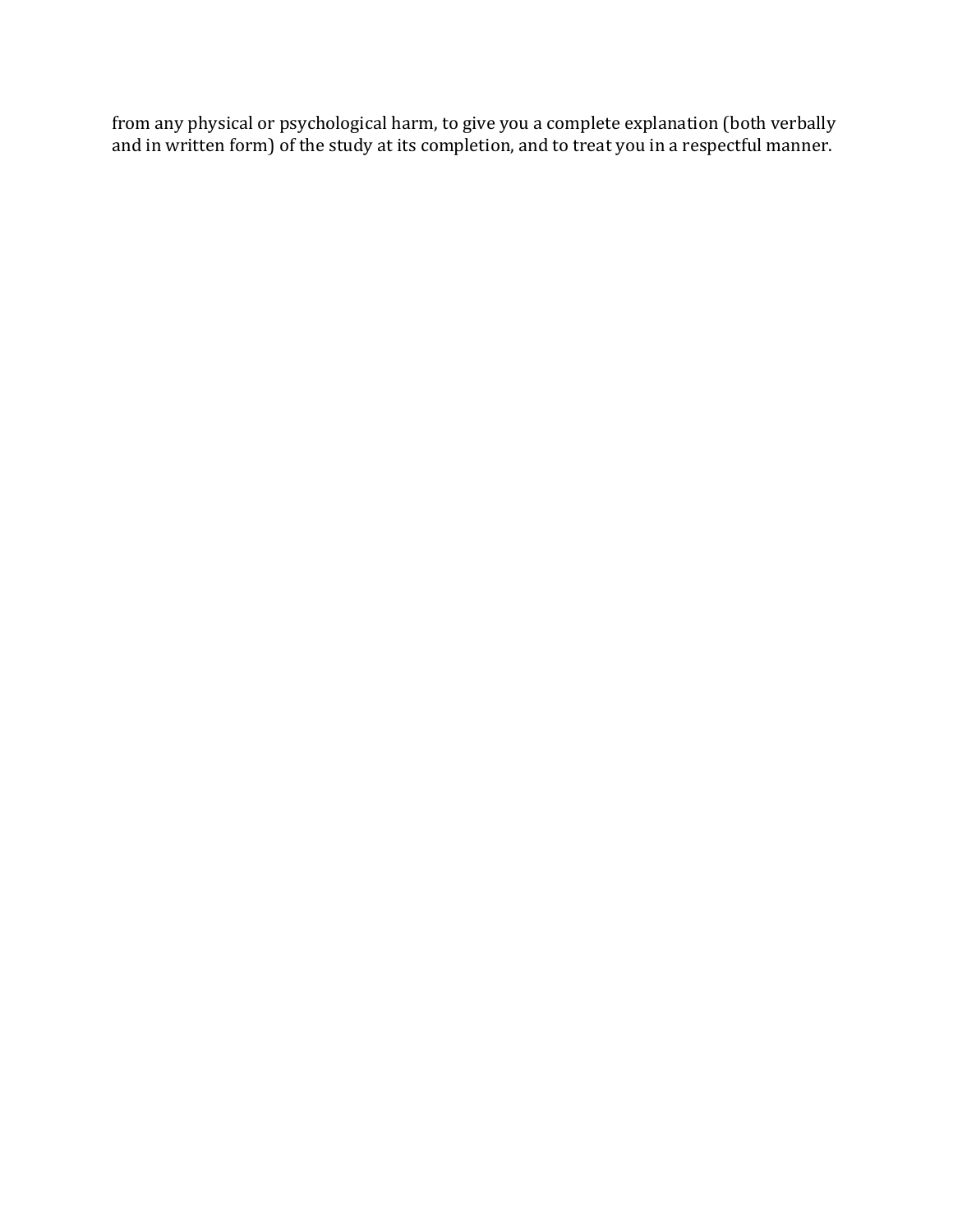#### PARTICIPATING IN STUDIES

Am I required to participate in studies?

No. You do not have to participate in any research studies. See the FAQ "How do I fulfill the requirement without participating in studies?" in the General section.

What if I am under 18 years of age?

Before participating in experiments, you must have your parent or guardian sign and return a Parent informed consent agreement.

What is research participation like?

There are many different kinds of experiments done by faculty and students in Social Science. You might be asked to fill out questionnaires about yourself or your experiences. You might take tests of your memory or reaction time, or be asked to report your perceptions of a video presentation or computer display. You might be asked to meet and talk with other participants in a group discussion, or to play a game. You might be videotaped or audio taped during an experiment, or have your heart rate or other bodily responses measured.

Being a "guinea pig" in psychology experiments can be enjoyable, but there are also times when it might be an effort or might be repetitive. Sometimes this can't be avoided, but the special concern of the Department is that your participation not be harmful or unpleasant. To examine the risks and benefits of the research, all experiments are reviewed in advance by a committee of faculty--and also by a University Institutional Review Board. No study can be performed without the approval of these groups. But of course, you are the one who can ultimately decide if you would like to participant in a particular study or not.

How do I sign up for studies?

You will sign-up for studies at: http://wpi.sona-systems.com

 At that site, you will be able to see a list of experiments with open appointments. It will tell you the location and time that you would need to be there and how much credit it is worth. It may also indicate who is eligible for the study, such as only people who are right handed or taller than 5'11". Please make sure you fit the requirements before signing up.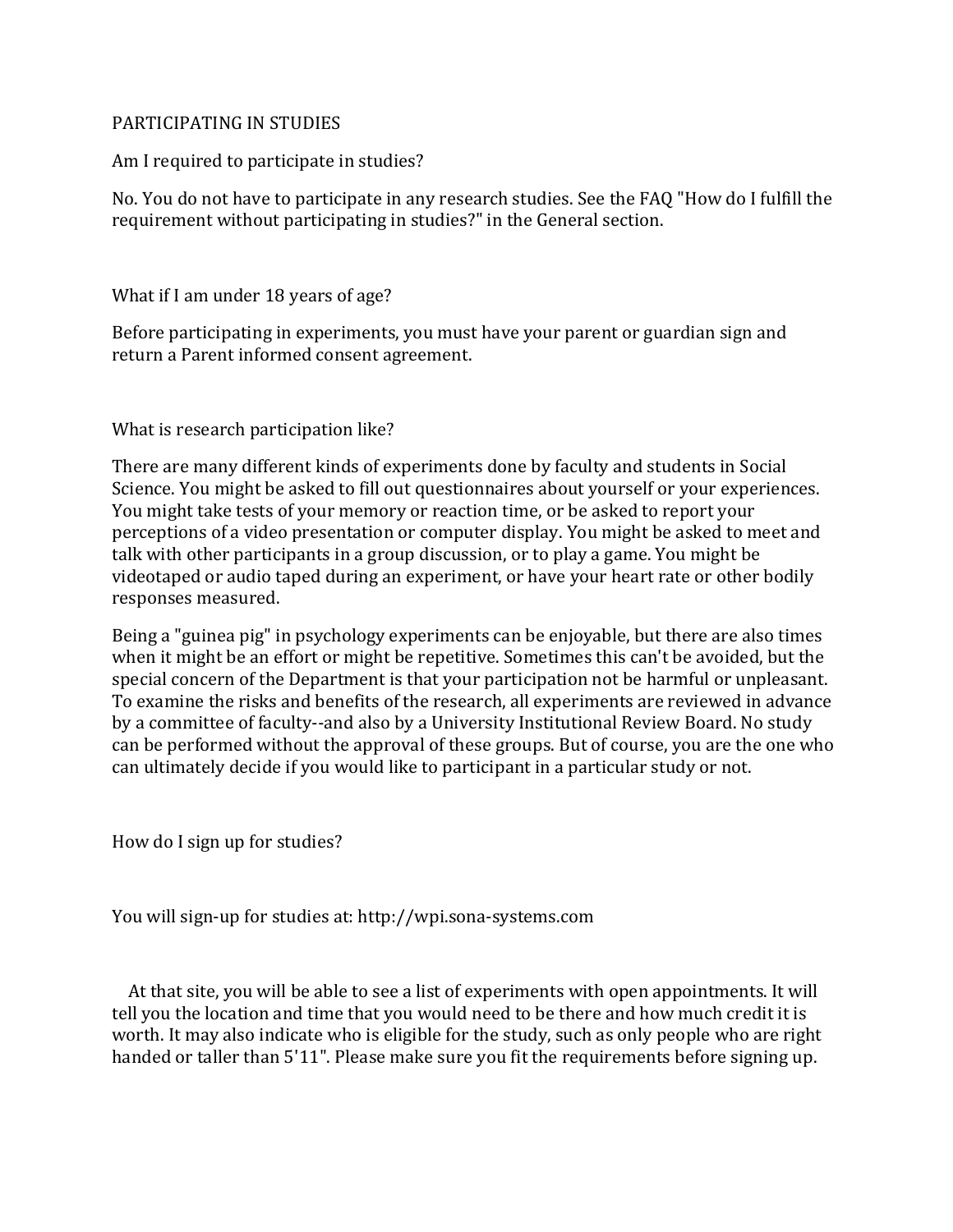What do I need to bring with me to an appointment?

You should bring with you the study name, the date and time, and the location so that you can make sure you are in the right place. You can find/check this information at the Sign-Up site, and you will receive an email confirmation when you sign up for a study, as well as a reminder the day prior.

#### Where do I go for my appointment?

When you signed up to participate in a study, it should have indicated where to go at the scheduled time. If you do not remember, log into the Sign-up Site and check your Schedule or see the reminder email you were sent.

Can I talk about the study with my friends?

You should not discuss the experiments you have been in with your classmates, if asked by the experimenter not to do so. In many studies, people will react in a fake manner if they know precisely what the experiment is about in advance. If the experimenter asks you not to talk about his or her study, please do not do so.

Can I wait until the end of the term to participate?

We encourage you NOT to wait until the end of the term to participate. Many experiments close prior to the end of the semester, and it is not guaranteed that there will be enough appointments for everybody who wishes to participate, nor that the appointments will be at a convenient time. Thus, if you wait until the end of the term and cannot fulfill your requirement, you will not be given any sympathy .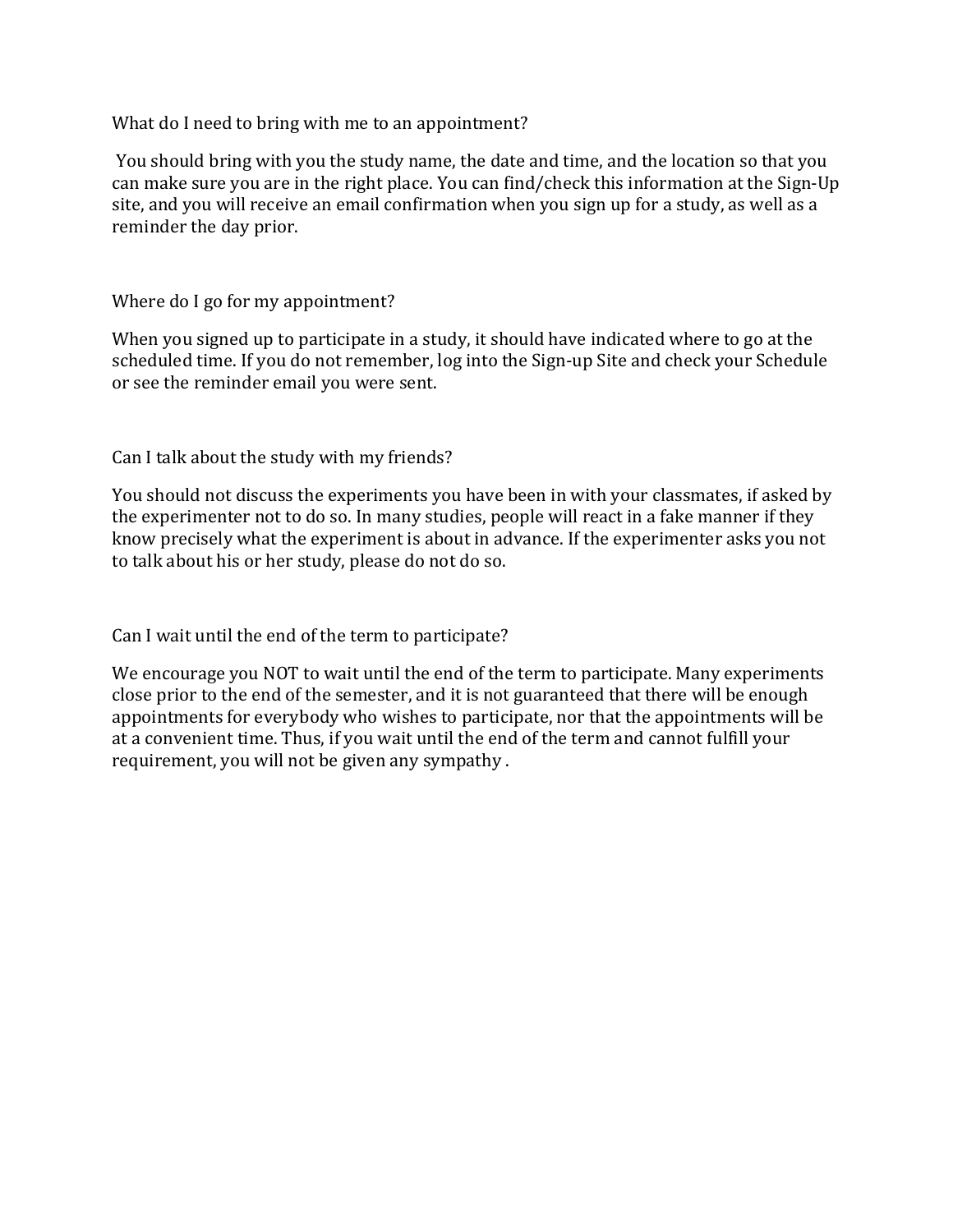#### RIGHTS & RESPONSIBILTIES

What are my Rights?

-You have the right TO LEAVE an experiment at any time if you are uncomfortable, without penalty.

See FAQ Below: "Can I change my mind about participating?"

- You have the right to RECIEVE CREDIT for your time if you properly signed up and showed for a scheduled appointment.

See FAQ Below: "What should I do if the experimenter is late or doesn't show up?"

What are my Responsibilities?

- You MUST ATTEND appointments you have scheduled or cancel within 24 hrs of the appointment.

 See FAQ's Below: "What if I sign up but realize I can't attend the study?" and "What happens if I don't show up for an experiment?"

- You must BE ON TIME.

See FAQ Below: "What happens if I am late to a study?"

- You must be ATTENTIVE & RESPECTFUL to the researchers.

Please recognize that the researchers who conduct studies hope to publish their findings. Participants who are disruptive, do not pay attention, or do not do their best on all tasks waste everybody's time and energy.

Can I change my mind about participating?

Even after you have consented and have started to participate in any experiment, it is always up to you to decide whether you want to continue. If, as the experiment is underway, you decide you would rather not participate, you may notify the experimenter and stop participating. Just quietly tell the experimenter and leave the room or follow other instructions you were given. You will receive credit for the amount of time you have participated.

What should I do if the experimenter is late or doesn't show up?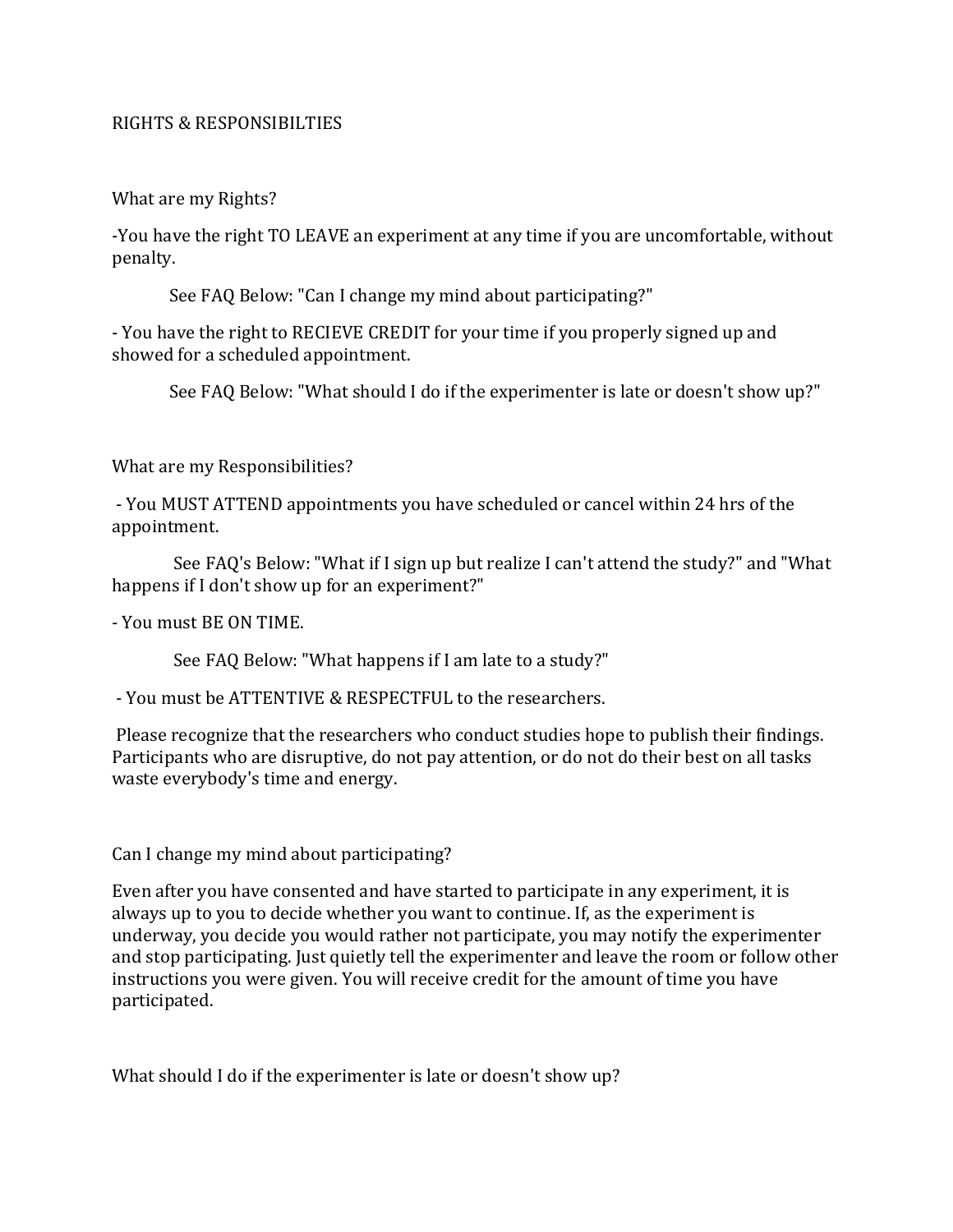Occasionally, researchers will need to cancel appointments. They must do so at least 12 hours prior to the appointment or you should receive credit (email the contact person if you did not).

If you show up and nobody is there, first check to make sure you are at the correct room at the correct day and time. You must wait at least 15 min for someone to show, then you should leave a note with your name and details (e.g., email address, what happened) AND email the contact.

What if I sign up but realize I can't attend the study?

Once you sign up to participate in an experiment, you have an obligation to appear for the experiment at the proper time and place. You may cancel on the sign-ups website as long as it is at least twelve (12) prior to the appointment. Some experimenters may allow you to cancel on the website with less notice. If so, that information will be in your confirmation email.

If you sign up for an experiment and fail to keep the appointment, you will be penalized the number of credits the study was worth (e.g., .5 credits for a .5 study, 1 credit for a 1 credit study, 2 credits for a 2 credit study). If you realize that you cannot attend the appointment and it is less than 12 hours before, you should still email or call the experimenter to let them know--they may let you cancel without penalty.

What happens if I don't show up for an experiment?

If you fail to show up for your appointment, you will be penalized the number of credits the study was for (e.g., .5, 1, 2, etc). This means that you will need to complete extra credits of experiment hours (e.g., 7 instead of 6).

What happens if I am late to a study?

When you sign up to participate in an experiment, you have an obligation to be on time. Occasionally, the experimenter will still have time for you to participate, but that is typically not the case. Because of this, you may be penalized the number of credits the study is worth. This means that you would need to complete extra experiment hours to make up for the penalties (e.g., 7 instead of 6).

You should realize that it is necessary to start on time in order to finish on time, both for other participants in the same session, and for sessions scheduled afterwards. Since participants must be given instructions, it is not possible for somebody to simply join a study in progress. Thus, from the experimenters perspective, arriving late is often just like not arriving at all.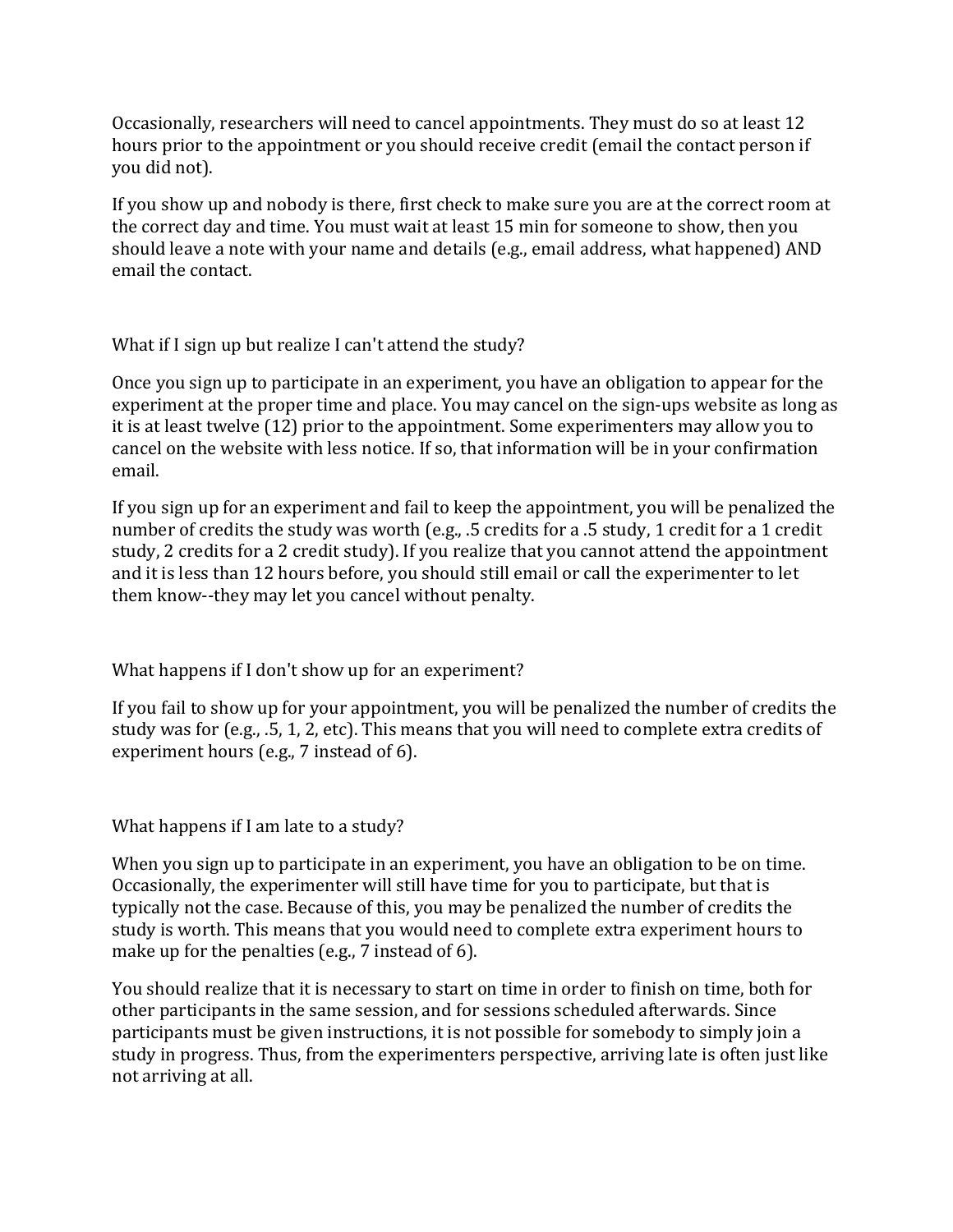Even if you know you will be late, it is best to get there as quickly as possible just in case it is possible to participate, or to get information about how to reschedule.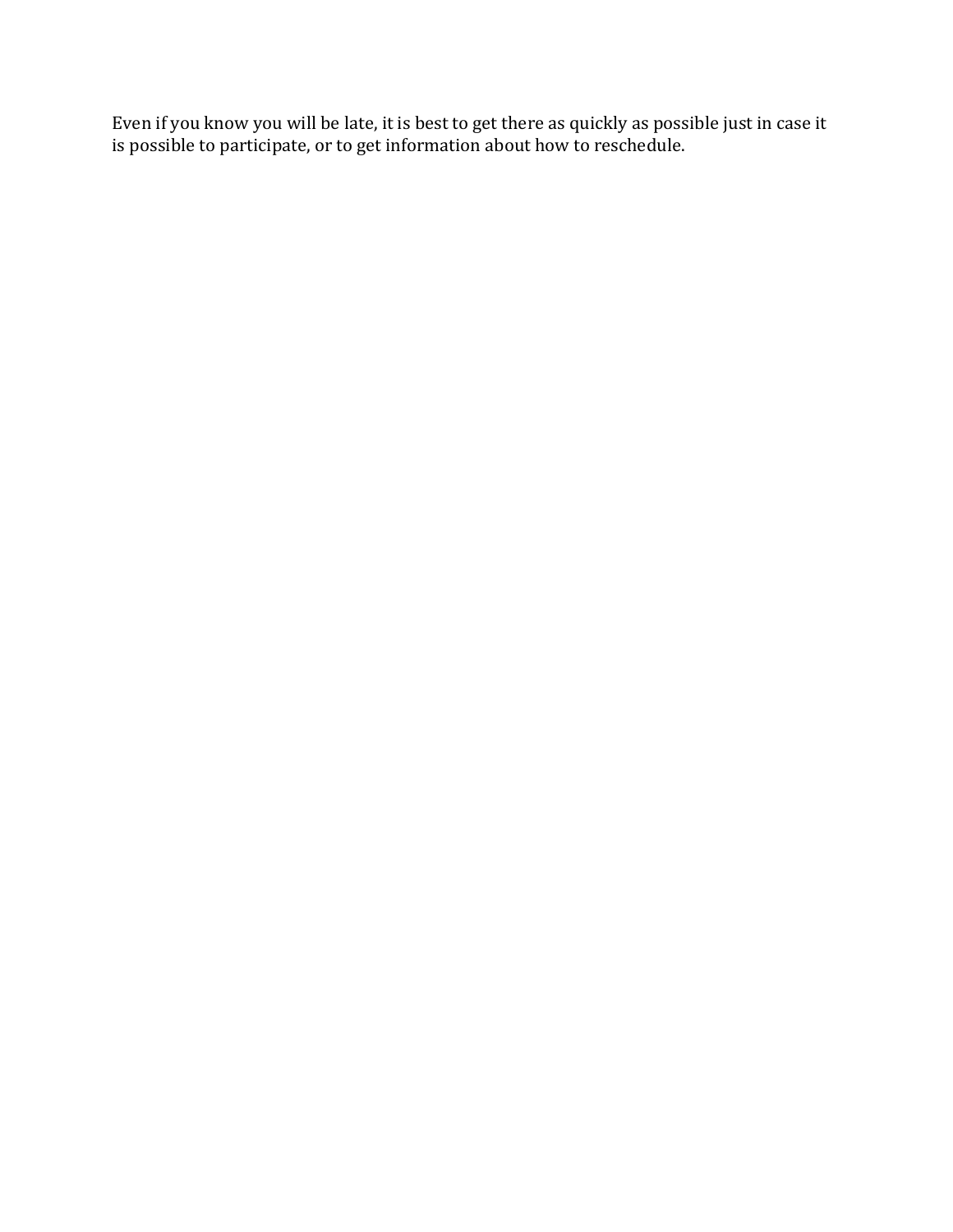#### CREDIT ISSUES

#### What is a credit?

One credit is equal to one experiment that does not exceed 1 hour. It is awarded for specified research activities, like participating in studies or writing reports about research articles.

#### How do I earn credits?

The most common way of earning credits is to participated in research studies. See the FAQ "How do I sign up for studies?" in the Participating in Studies section.

#### Is it possible to lose credits?

Yes. If you are late or do not show to an appointment you scheduled, you will the number of credits the study was worth (e.g., .5 for a .5 study, 1 for a 1 credit study, etc.). Everybody's time is valuable, both yours and the researchers. This policy is enforced in the hopes that everyone will simply practice common courtesy.

## How does credit get awarded?

After your appointment, the experimenter will update your credit status at the Sona site. If you have not received credit within 3 days, you should email the experimenter using the information on the Sona site, or on the debriefing form you were given at the experiment.

You can check the number of credits you have earned from experiment participation through the Sona site, and your total number of credits.

Your instructor or teaching assistant will explain how credit for participation influences your grade in your class.

How many credits do I need to complete?

This depends on the class you are taking.

What if I already completed the requirement in another class?

You will still need to do the requirement for the current class you are taking. If you have issues signing up because you've participated in all the possible studies, please notify the Participant Pool Chair, Professor Skorinko, skorinko@wpi.edu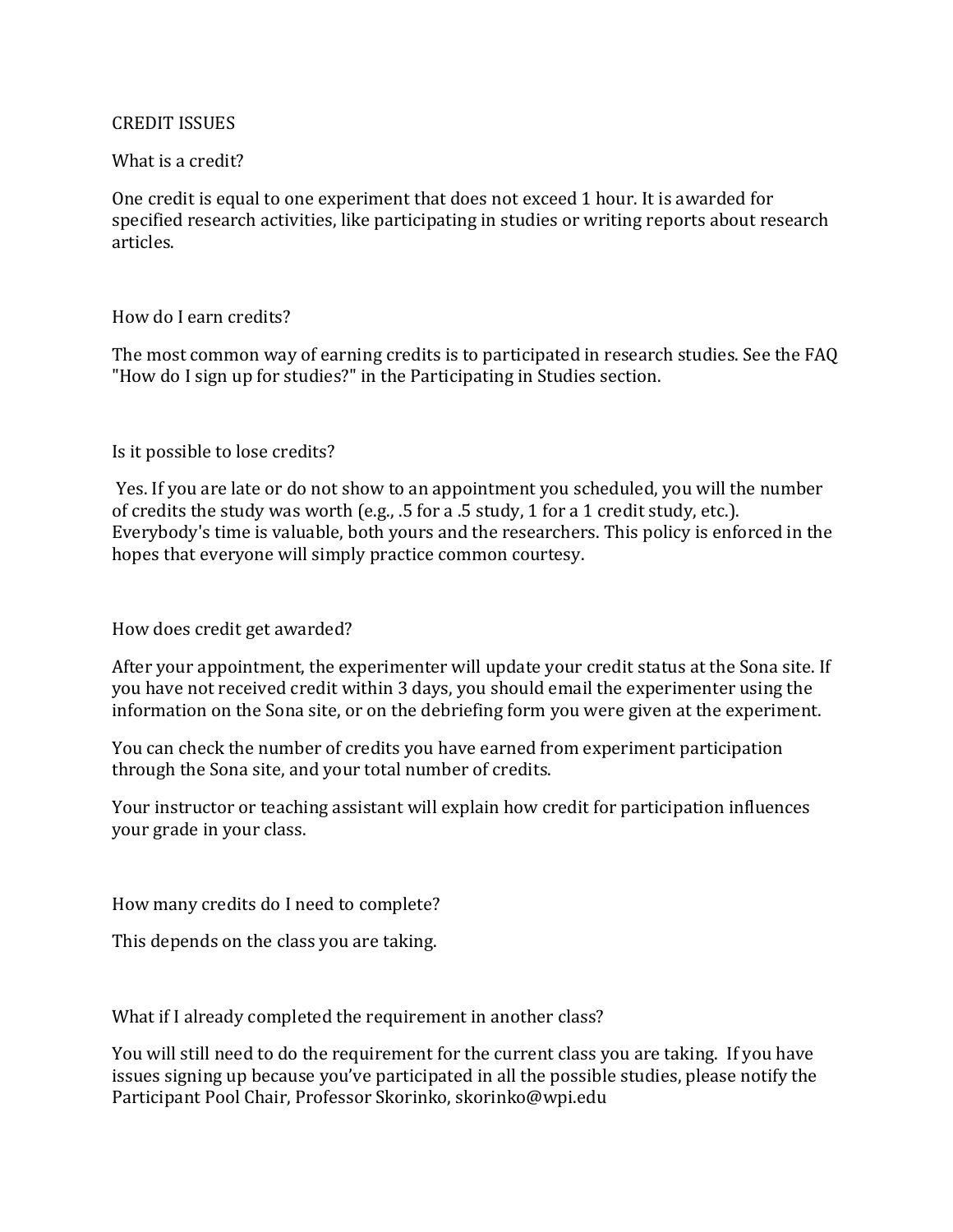What should I do if I did not get credited for an experiment that I participated in?

If this situation arises, the first step is to politely email the experimenter of the study. You should be able to access this information via your debriefing form or through the Sona site. If you have difficulty contacting the experimenter, then you may submit a support request to the Participant Pool Coordinators.

There are no studies posted, how do I get credits?

In general, when studies have available timeslots, they will appear for you to select. If the timeslots are full, then that study will not be shown for you to see as a possible study to participate in because there are no available times.

If it is at the beginning of the term and you are interested in participating, you should just wait for a little while. It can take a few weeks for appointments to get posted. There will definitely be enough appointments posted for everybody who wants to participate to do so, as long as you do not wait until the very end of the term.

If it is at the end of the term or you are not interested in participating, see the FAQ "How do I fulfill the requirement without participating in studies?" in the General section.